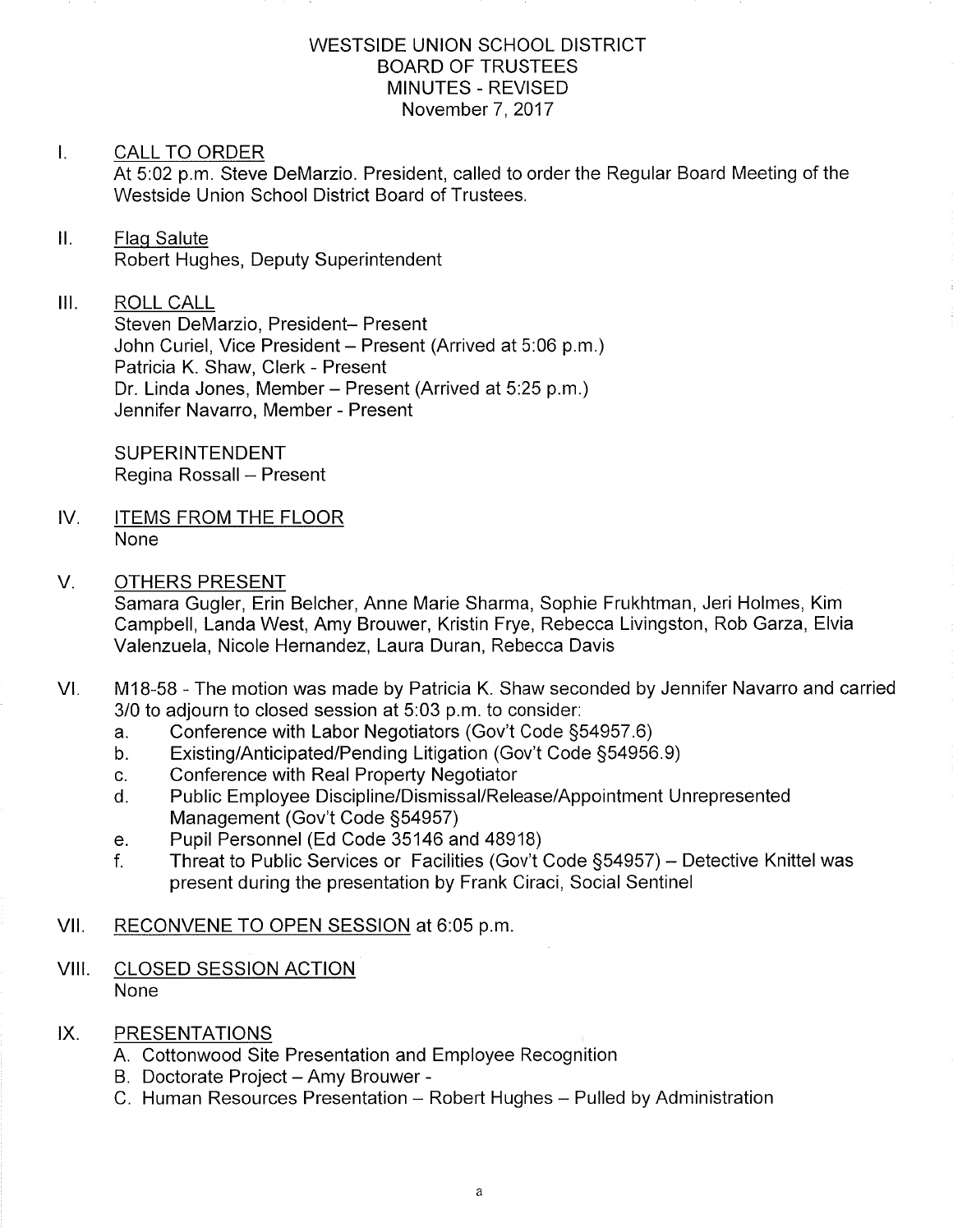**Minutes** Regular Board Meeting

# November 7, 2017<br>X. HEARING SESSION/STAFF REPORTS

A. Board Comments

Jennifer Navarro - I just wanted to thank Cottonwood for my shirt and great job on your presentation this evening. I enjoyed hearing about your idea lab and the construction update this evening. I visited Joe Walker and was a judge for Del Sur's door decorating contest.

Linda Jones - Cottonwood, I am excited about all that is going on at your school. Laura, thank you for the t-shirt and tonight's presentation. Congratulations, Joe Walker, for your Golden Bell Nomination.

Patricia K. Shaw – Cottonwood, I love the way you greet your students in the morning!! John Curiel - Cottonwood, thank you for the t-shirt. Well done Cottonwood staff, I appreciate all you do. You were able to maintain and improve slightly on your test scores and I look forward to next year's scores with the implementation of this year's programs.

Steve DeMarzio - Cottonwood, excellent job this evening. You presented a very comprehensive overview of your campus this evening. I enjoyed seeing your test scores broken down by gender and addressing the suspension rates of African American students.

- B. **Staff Reports** 
	- 1. Assistant Superintendent Administrative Services Shawn Cabey
		- a. Amy, replacing detention with the skills lab is a really cool reflection of the change in mentality and I am sure you will see excellent results with this change. b. Laura, thank you for your flexibility and patience in the modernization of
		- Cottonwood.
	- 2. Assistant Superintendent Educational Services Marguerite Johnson
		- a. Congratulations, Laura, that was an excellent presentation. We all love visiting your site.
		- b. Amy, what a positive impact your project will have on the students. I hope you are able to make a positive phone call for every student.
		- c. Hillview lnclusion League's last game is on November'14, stafting about 2:15 p.m. at Hillview.
		- d. A copy of the dashboard information is at your seat.
		- e. A copy of the lnformation that is given to the parents at the standard-based grading (SBG) school site meetings is also at your seat. Chris has met with about 84 parents total. She has met with parents at every school that is piloting the new report card. Parents like the layout of the report card but have concerns on the following items:
			- . How can students demonstrate exceeds standards?
			- . Concerns with moving to SBG will reduce the number of students who can stand out and shine.
			- . Parents wanted to be able to vote on the new grading system.
			- . Opting students out of the pilot program
			- . lncluding new teachers into the pilot.

Chris has been working to address these concerns. The committee thought that we should stay with letter grades but we are finding that is not the best direction. We will be looking at a different way of demonstrating mastery - how do we reflect mastery by special ed students and what is the roll of homework. Parents feel that homework plays an important roll in the family and this is how parents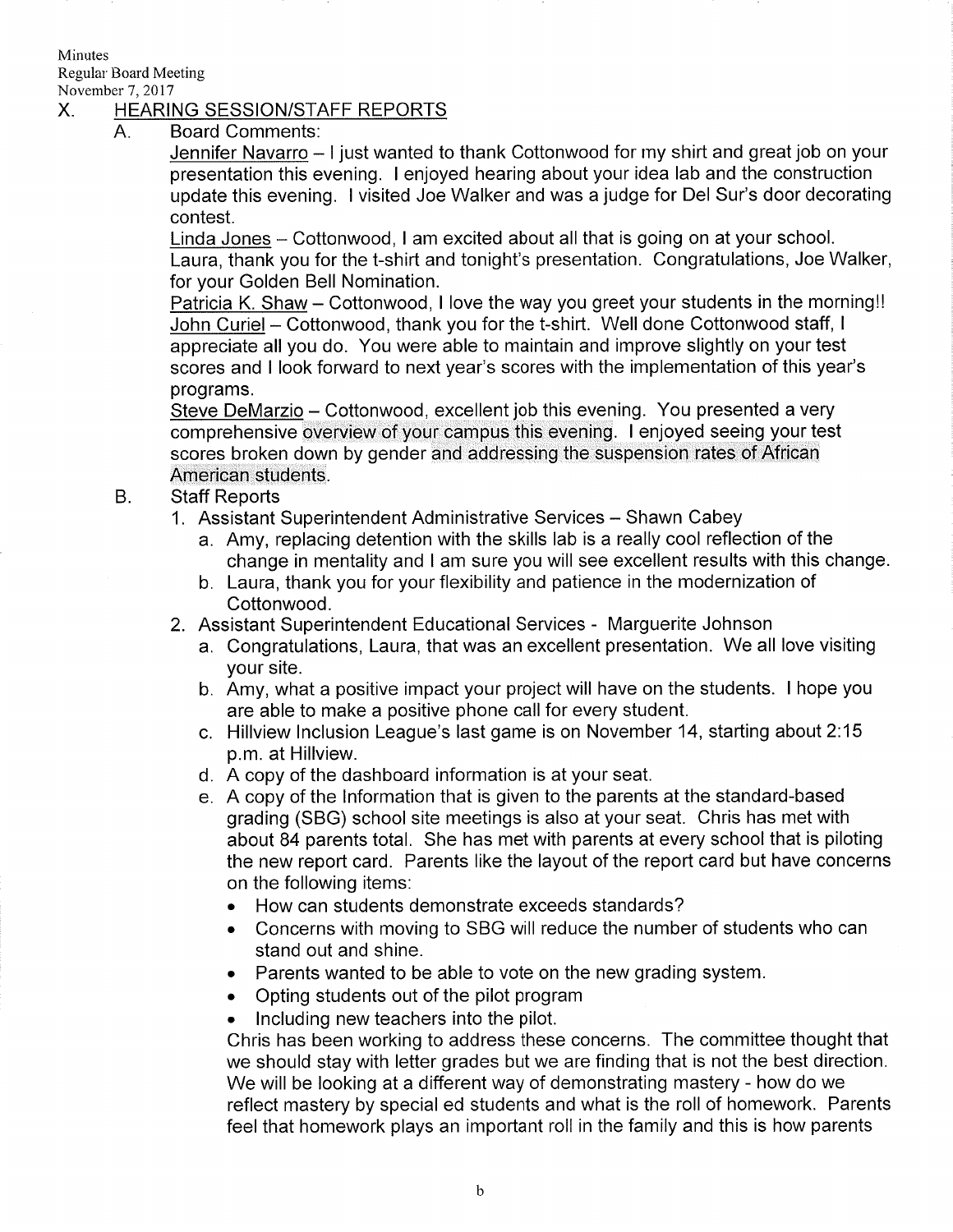Minutes Regular Board Meeting November 7,2017

> feel involved. A list of all the concerns and responses will be communicated to the parents.

- 3. Deputy Superintendent Robert Hughes
	- a. Nice job Cottonwood. You have created a wonderful culture at your site. I am amazed how excited students are about school.
	- b. Our monthly WAVE meeting for November is cancelled.
- 4. Superintendent Regina Rossall

Mrs. Rossall reviewed the following items with the Trustees:

- a. Very nice job, Laura. You have been very patient with all the ups and downs on your construction progress. Your students are doing a great job and I am looking forward to coming by and seeing your labs. b. I would like to thank the Board for coming to the SAVE Dinner last week. The
- Marroquin's were well recognized at the dinner. We don't have an amount yet as far as what was raised for our dreams.
- c. Our enrollment is fluctuating; it is really an interesting trend. We have a higher enrollment now than what we had last year at this time.
- d. Chris, I would like to thank you for all your work on the SBG. I have attended many of your presentations and you have done a great job trying to explain the change to parents.
- XI. PERSONAL APPEARANCES
	- Westside Union Teachers Association Representative Bob Dunham, President A.
	- California School Employee Association Representative Jeri Holmes, President B.
	- Parent Teachers Association Representative  $C_{\cdot}$
	- WAVE Representative Patricia Shaw and Robert Hughes a. November meeting has been cancelled. D.
- Xll. ITEMS FROM THE FLOOR Continued None
- XIII. PUBLIC HEARING None

# XIV. BUSINESS SESSION

- A. Organizational/Governance
- <sup>1</sup>. M18-59 ltem <sup>1</sup>. Approval of the agenda of the Regular Board Meeting of November 7, 2017, as submitted. The motion was made by Patricia K. Shaw seconded by John Curiel and carried 5/0.
- 2. M18-60 Items 2a 2g. The motion was made by John Curiel seconded by Patricia K.<br>Shaw and carried 5/0 to approve the consent agenda.
	- Shaw and carried 50 to approve the Regular Meeting on October 17, 2017<br>
	2b Fundraising Authorizations Revised<br>
	2c Personnel Report<br>
	2d Job Description<br>
	2e Purchase Orders
	-
	-
	-
	-
- 2f Consultant/Contract Agreement Schedule<br>2g Conference/Workshop Schedule<br>3. ltem 3 Discussion Item
	-
- - . Board Governance